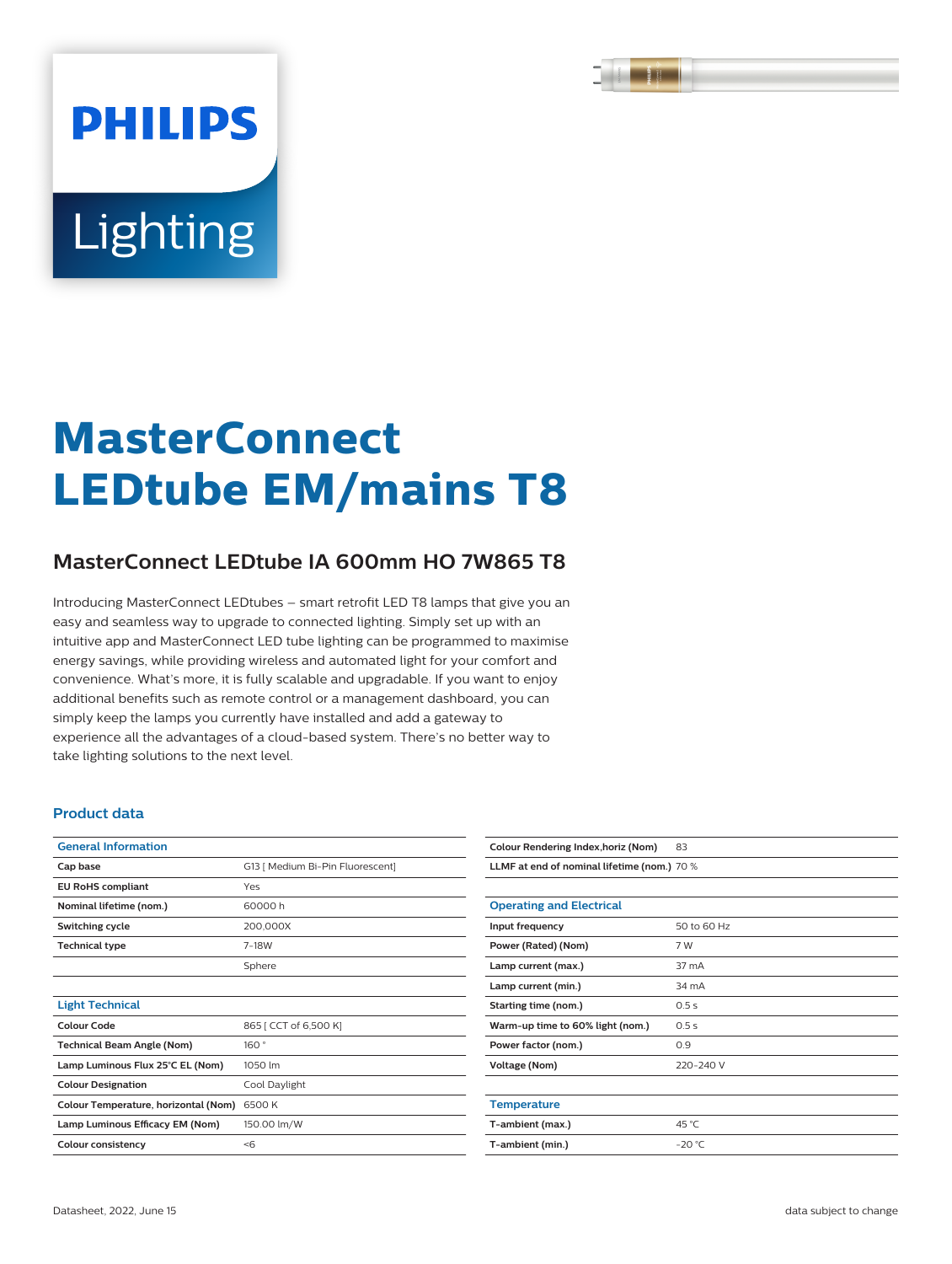## **MasterConnect LEDtube EM/mains T8**

| T storage (max.)                | 65 °C                                    |  |  |  |  |
|---------------------------------|------------------------------------------|--|--|--|--|
| T storage (min.)                | $-40^{\circ}$ C                          |  |  |  |  |
| T-Case maximum (nom.)           | 40 $°C$                                  |  |  |  |  |
|                                 |                                          |  |  |  |  |
| <b>Controls and Dimming</b>     |                                          |  |  |  |  |
| Dimmable                        | <b>Wireless Dim</b>                      |  |  |  |  |
|                                 |                                          |  |  |  |  |
| <b>Mechanical and Housing</b>   |                                          |  |  |  |  |
| Product length                  | 600 mm                                   |  |  |  |  |
| <b>Bulb shape</b>               | Tube, double-ended                       |  |  |  |  |
|                                 |                                          |  |  |  |  |
| <b>Approval and Application</b> |                                          |  |  |  |  |
| <b>Energy Efficiency Class</b>  | D                                        |  |  |  |  |
| Energy-saving product           | Yes                                      |  |  |  |  |
| Approval marks                  | RoHS compliance TUV CE marking KEMA Keur |  |  |  |  |
|                                 | certificate                              |  |  |  |  |
|                                 |                                          |  |  |  |  |

| Energy consumption kWh/1,000 hours 7 kWh |                                         |
|------------------------------------------|-----------------------------------------|
|                                          | 406207                                  |
|                                          |                                         |
| <b>Product Data</b>                      |                                         |
| Full product code                        | 871869971750600                         |
| Order product name                       | MasterConnect LEDtube IA 600mm HO 7W865 |
|                                          | T <sub>8</sub>                          |
| EAN/UPC - product                        | 8718699717506                           |
| Order code                               | 929002295402                            |
| SAP numerator - quantity per pack        |                                         |
| Numerator - packs per outer box          | 10 <sup>2</sup>                         |
| <b>SAP material</b>                      | 929002295402                            |
| SAP net weight (piece)                   | 0.150 kg                                |

#### **Dimensional drawing**

**Photometric data**

8



| Product                                                           | D <sub>1</sub> | D <sub>2</sub> | - A1 | A <sub>2</sub> | A3 |
|-------------------------------------------------------------------|----------------|----------------|------|----------------|----|
| MasterConnect LEDtube IA 25.8 mm 28 mm 588.5 mm 595.5 mm 602.5 mm |                |                |      |                |    |
| 600mm HO 7W865 T8                                                 |                |                |      |                |    |
|                                                                   |                |                |      |                |    |



**MC LEDtube 7W G13 1050lm 865**

**THE** 

**THE DEA** 

**MC LEDtube G13 865**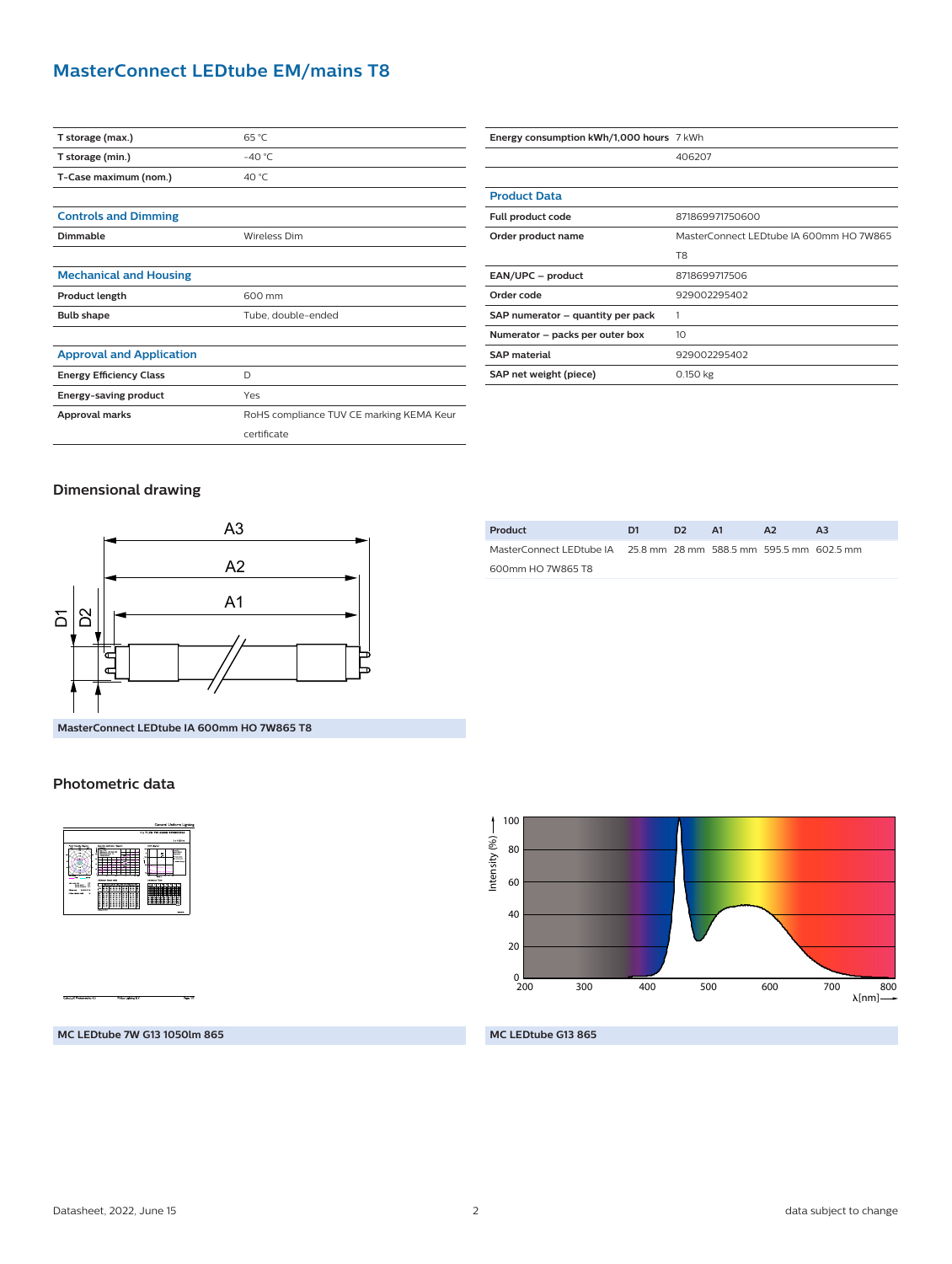## **MasterConnect LEDtube EM/mains T8**



**Photometric data**

#### **MC LEDtube G13**

**Lifetime**